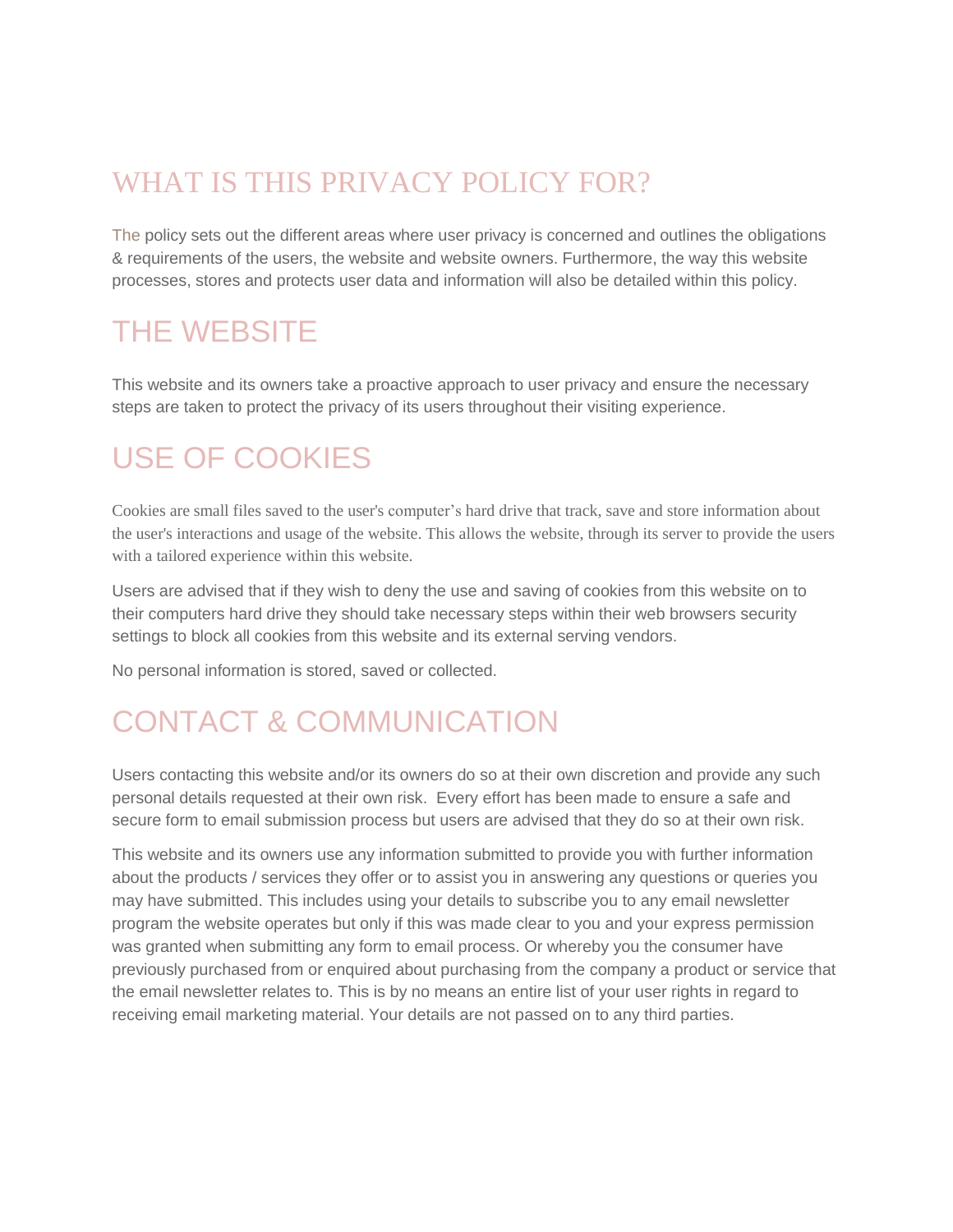## **EXTERNAL LINKS**

Although this website only looks to include quality, safe and relevant external links, users are advised adopt a policy of caution before clicking any external web links mentioned throughout this website. (External links are clickable text / banner / image links to other websites).

The owners of this website cannot guarantee or verify the contents of any externally linked website despite their best efforts. Users should, therefore, note they click on external links at their own risk and this website and its owners cannot be held liable for any damages or implications caused by visiting any external links mentioned.

#### ADVERTISEMENTS AND SPONSORED LINKS

This website may contain sponsored links and advertisements.

Clicking on any such advertisements will send you to the advertisers website through a referral program which may use cookies and will track the number of referrals sent from this website. This may include the use of cookies which may, in turn, be saved on your computer's hard drive. Users should, therefore, note they click on sponsored external links at their own risk and this website and its owners cannot be held liable for any damages or implications caused by visiting any external links mentioned.

# SOCIAL MEDIA PLATFORMS

Communication, engagement, and actions taken through external social media platforms that this website and its owners participate on are custom to the terms and conditions as well as the privacy policies held with each social media platform respectively.

Users are advised to use social media platforms wisely and communicate / engage upon them with due care and caution in regard to their own privacy and personal details. This website nor its owners will ever ask for personal or sensitive information through social media platforms and encourage users wishing to discuss sensitive details to contact them through primary communication channels such as by telephone or email.

This website may use social sharing buttons which help share web content directly from web pages to the social media platform in question. Users are advised before using such social sharing buttons that they do so at their own discretion and note that the social media platform may track and save your request to share a web page respectively through your social media platform account.

## SHORTENED LINKS IN SOCIAL MEDIA

This website and its owners through their social media platform accounts may share web links to relevant web pages. By default, some social media platforms shorten lengthy URLs [web addresses].